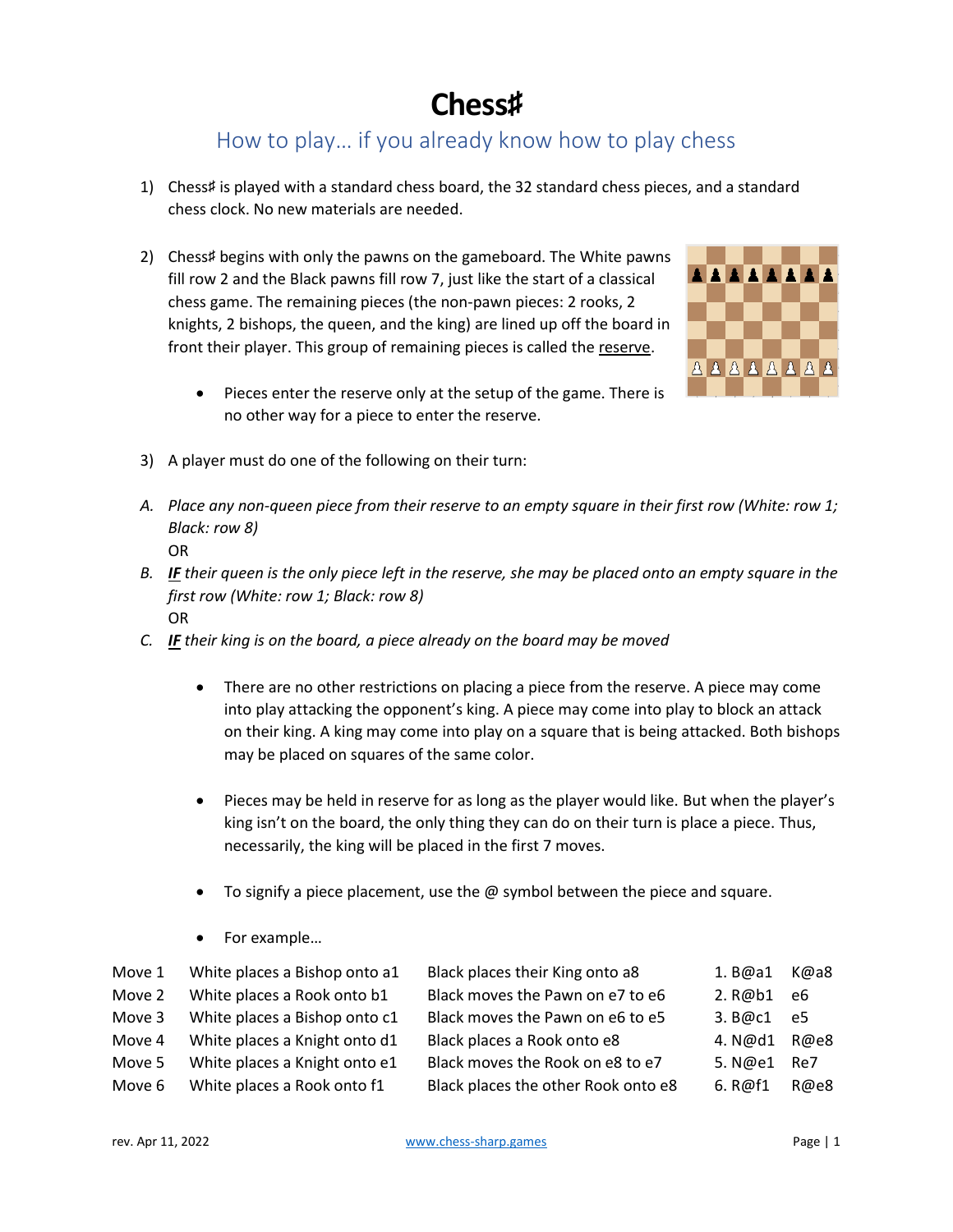- 4) The standard way to win is to capture your opponent's king.
	- A game of Chess♯ is not over at checkmate, but when the king is captured. Naturally, for most checkmates, the king will be taken on the next move, but that's not always the case with beginners.
- 5) The concepts of check and checkmate do not hinder movement in any way. A king may move into check, and a piece that is pinned to a king may move away. (Of course, doing so gives your opponent the opportunity to immediately capture your king and win the game.)
- 6) No castling.
- 7) Pawns do not sprint—i.e., they can only move one space from their starting square.
- 8) Other than rules 4–7, all pieces move on the board in the same way as a classical game of chess (pawns move forward into an empty square, pawns capture diagonally, pawns promote when reaching the other side, knights jump over other pieces, rooks move in a straight line, etc.)
- 9) Chess# games never end in a draw. There are no draws by repetition nor draws by agreement. (However, the game may resolve as an impasse, as defined in rule 10.)
- 10) Chess♯ games only end in the following ways:
	- A player's king is captured
	- A player resigns
	- A player runs out of time, their opponent notices this, and claims a win on time
	- A player claims that they are in stalemate when their king is not currently being attacked (i.e., "in check") but every legal move they could make puts the king under attack (i.e., "put the king in check")
	- A player claims that the game is an impasse, when the last 50 moves (by each side) contained no pawn moves and no piece captures
	- A player may suggest to their opponent that the game is in a state such that an impasse is inevitable in the next 50 moves. If the opponent agrees, the game is ruled an impasse. (Our term for this situation is fast-fifty—as in "I propose a fast-fifty" and "I accept/reject the fast-fifty".)
- 11) Chess# tournament scoring works like this:

| <b>Game Outcome</b>                                                 | <b>White's Score</b> | <b>Black's Score</b> |  |
|---------------------------------------------------------------------|----------------------|----------------------|--|
| Black Wins (e.g., takes White king, wins on time, opponent resigns) |                      | 10                   |  |
| Black Stalemates White (i.e., White claims a stalemate)             |                      |                      |  |
| Impasse: Black has more material on the board *                     |                      |                      |  |
| Impasse: Equal material on the board *                              |                      |                      |  |
| Impasse: White has more material on the board *                     |                      |                      |  |
| White Stalemates Black (i.e., Black claims a stalemate)             |                      |                      |  |
| White Wins (e.g., takes Black king, wins on time, opponent resigns) | 10                   |                      |  |

*\* Pawn = 1pt, Knight = 3pts, Bishop = 3pts, Rook = 5pts, and Queen = 9pts (Material in a player's reserve does not count.)*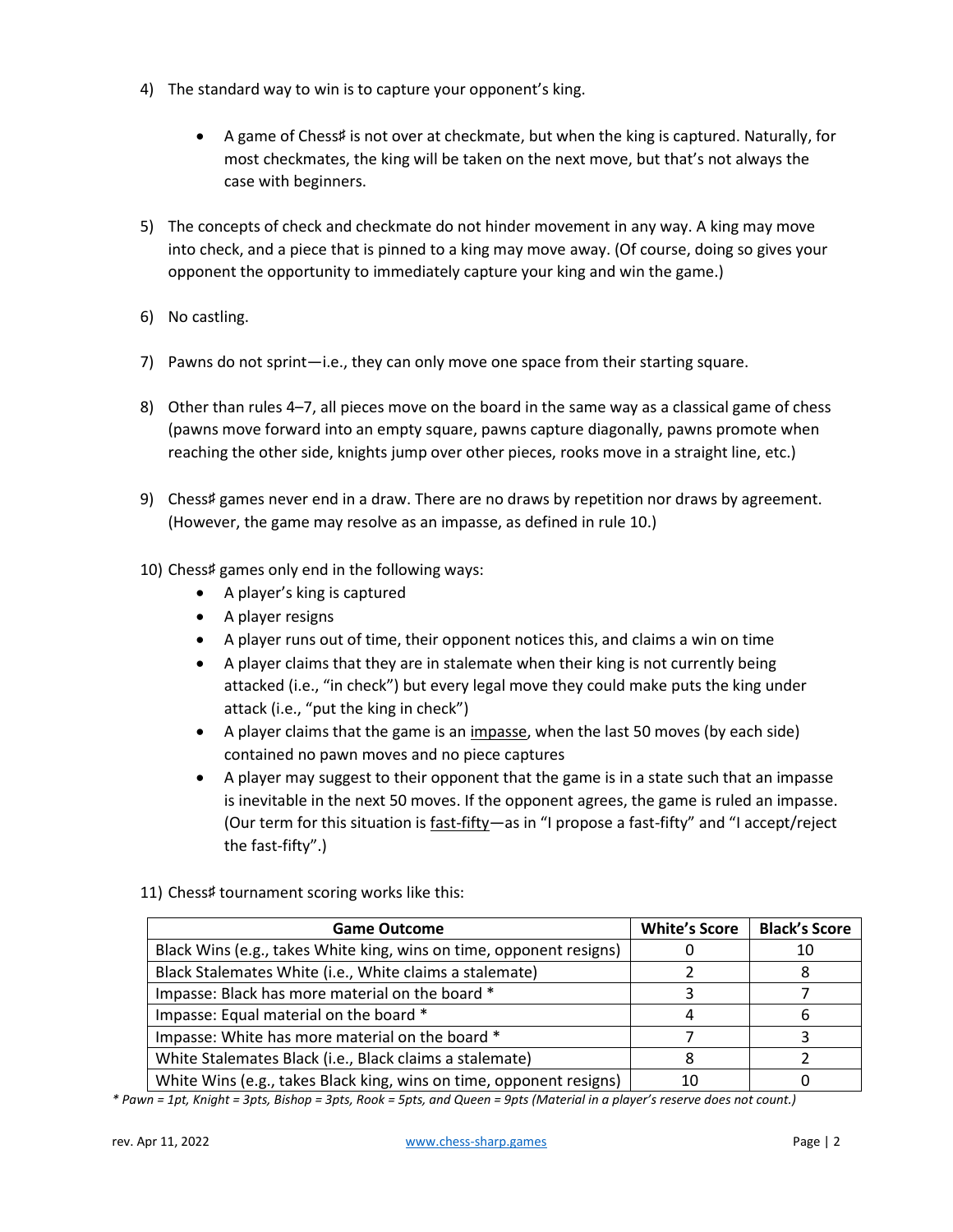# **Chess**♯ **FAQ**

## *How to pronounce?*

### "Chess Sharp"

We prefer to use the # character (the sharp sign from sheet music) instead of the # character (the number sign), but they both mean the same thing. Chess# = Chess# and they're both pronounced "chess sharp."

## *Why?*

I love the game of chess and enjoy teaching schoolchildren how to play. Chess has been shown to be an excellent activity to help students with academic and life skills. However, when I consider the totality of chess from my beginning second graders to the world championships, I want to provide an alternative that addresses what many people have pointed out as being classical chess's downsides:

- a) Opening Memorization
- b) Draws
- c) Unnecessary Rules Complexity

Combining suggestions from some of chess's greatest players, Chess# is an attempt to address these obstacles. The goal is to simplify the rules while making the game more strategically rich. I want chesslike games to flourish and so I'm offering a variant that is both easier to learn and produces a more satisfying tournament experience for players, directors, and observers.

I'm not trying to replace chess. I enjoy going to USCF tournaments. I love playing chess online with the standard rules. There's nothing wrong *per se* with classical chess. But, in my mind, Chess# is simpler, more interesting, and more exciting. It's easier for a tournament director to run a Chess♯ tournament (especially with beginners), and the games are peppered with novelty and action. Because there are no draws, there's always something to play for.

### *What's the point of placing the first row pieces in the reserve at the beginning of the game?*

It blows away opening preparation completely, which means that it breathes new life into the start of the game. Other variants have been created (and sold) to address this same issue, like Chess960, Capablanca Chess, Grand Chess, Gothic Chess, Omega Chess, and Seirawan Chess. But of that list, only Chess960 and Chess♯ can be played with the standard board and pieces. That's a big deal because almost every elementary school has a bucket of standard chess sets, but no elementary school is motivated to buy a non-standard set. (It's hard enough to convince the PTO that we need a couple chess clocks.)

The idea of deploying the major pieces in the first row as a part of the game isn't new. In the 1940s, David Bronstein formalized a method of playing like this where each player took turns placing all their pieces in the first eight moves. He showed it to World Champion Max Euwe, who not only liked the idea, but (as a math professor) gave an estimate that the number of starting positions exceeded four million.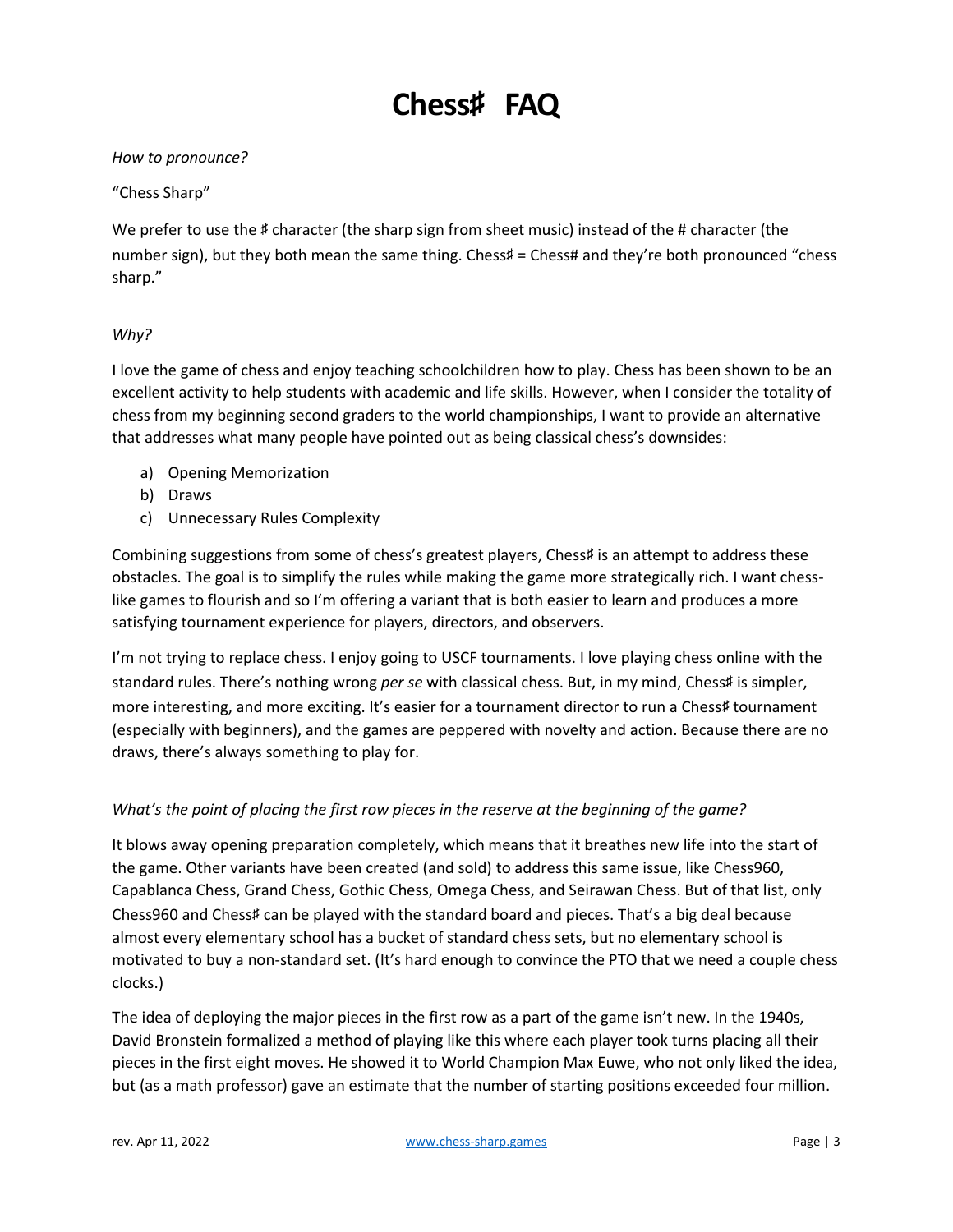That variant went by several different names: "Pre-Chess," "Shuffle-Chess," "Placement-Chess," "Bronstein-Chess" and "Meta-Chess." In the late 1970s, GM Pal Benko became its biggest proponent saying:

"The continual refinement of technique and assimilation of knowledge, particularly in the openings [of classical chess], will gradually lead to the extinction of the game – it will be solved, played out… Most of the blame – if that is the word – must fall on the vast store of opening information that is available to every player (and every computer). The amount of study a master has to do to remain up to date in the openings would suffice for a college education. If he neglects his studies his score suffers. I think this corrupts the essential nature of chess, which is a fight between the creative ideas of two individuals. The vast array of predetermined opening variations and theories is, in my view, so much dead weight that should be discarded to save the true values of chess… The task, then, is to find a minimal change in the rules that would retain as much of the present game as possible and yet eliminate its worst feature, the over-analyzed starting position. … The placing of the pieces has a strategy all its own … It is clear that neither player, if he is alert, can get a serious disadvantage in this phase… Although White still has the first move, this gives Black the potentially important first clue as to how to place his own forces. It seems to me that for this reason the chances of the two sides are more nearly equal in Pre-Chess than in the standard game and that this will have the effect of producing not more draws but more exciting chess."

## *What's different between Chess*♯ *and [Benko's Pre](http://www.quantumgambitz.com/blog/chess/cga/bronstein-chess-pre-chess-shuffle-chess)-Chess?*

First, with Pre-Chess, all 8 major pieces had to be deployed before either player could move a piece on the board. (With Chess‡, either player can move pieces on the board after their king has been placed. This leads to even more strategic considerations, like placing the king early to rush pawns into the middle before your opponent's pieces are even mobile.)

Second, Pre-Chess required bishops to be placed on opposite colors. (Chess# does not require that. It's up to the player to decide if they are better off with two bishops on the same color or not… more strategic complexity.)

Third, Pre-Chess allows for castling, but only when there is an unmoved king on e1/8 and an unmoved rook on a1/8 or h1/8. (Chess# does not allow any castling. Pre-Chess's use of castling hardly ever comes up, since the king can just start the game on g1/8, and considering how unique and complicated the rules of castling are, it's not worth including when it happens so infrequently.)

## *Still, it looks like Chess*♯ *is awfully similar to Pre-Chess. Why not just go with that?*

I probably wouldn't have bothered with the Chess♯ project if Pre-Chess already had an established community. But since the choice is between starting a Pre-Chess program or starting a Chess# program, I'm going forward with Chess♯ because I think it's slightly better.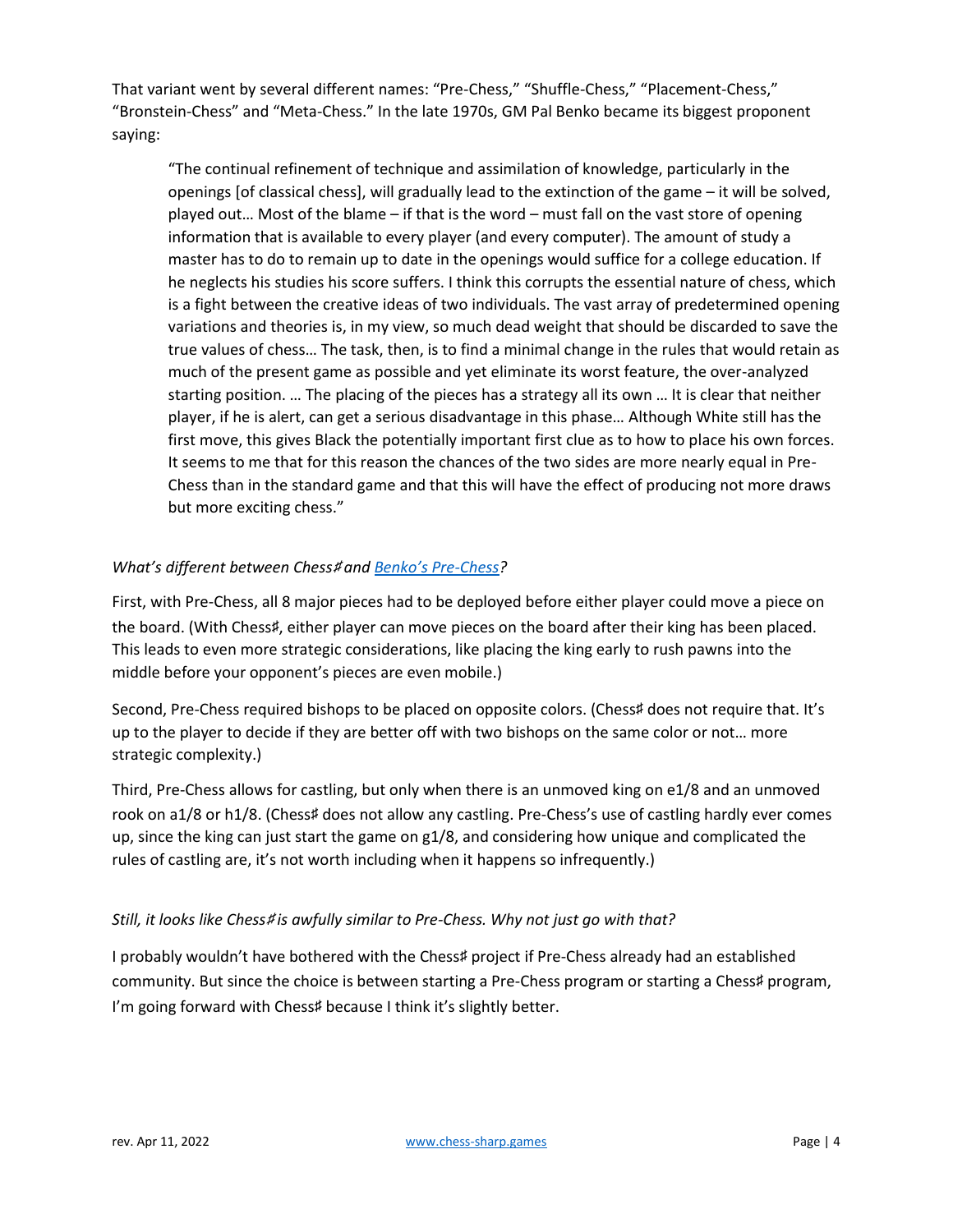#### *What about Chess960?*

There's nothing wrong with Chess960. It's a solid game. I've enjoyed it a lot, and it's received more attention than any other variant. Personally, I like Chess♯ better because Chess960 has starting positions where both players feel cramped and awkward for no particular reason. But I'm delighted whenever anyone asks to play a game of Chess960 with me.

However, when it comes to teaching children (and running scholastic tournaments), Chess# is appreciably easier. First, it's not easy for a pair of  $2<sup>nd</sup>$  graders to get a proper Chess960 setup by themselves. (Yes, there's a way to do it with a single six-sided die, but it's not easy to get kids to remember that method… bishops on opposite-colored squares, king between the rooks, etc.) Second, castling, which is already a tough concept for kids, is a nightmare in Chess960.

### *Why allow both of a player's bishops to start on the same color?*

Why not? It's one fewer rule to allow it, and I haven't seen that it breaks the game in any way when a player chooses two dark-squared bishops. It can become part of your placement strategy to make a double-bishop attack on one color. Of course, the strategy can backfire if you get drawn into an endgame with two bishops on the same color. I don't see any reason to prohibit players from taking that gambit if they want it. Chess♯ prefers unnecessary rule complexity, and this strikes me as an unnecessary rule.

## *Why get rid of castling?*

Castling feels like an *ad hoc* rule. A kludge. The king was too vulnerable in the center, and it was hard to get the rooks connected, so a special move was invented that does both (with layers of conditions on how to do it properly lest it be abused by, say, a king who moved off e1 and then back to it...). Chess didn't always have castling, and the rules of castling weren't consistent internationally until the late 1800s.

When teaching chess to children, I'm always reminded how tricky castling is. They get it wrong all the time. Sometimes the king flies all the way to the corner. Sometimes kids castle without a rook. They try to castle out of check, across check, or into checkmate. It's quite a struggle to get them to understand the proper conditions and method to castle. (Korchnoi might have some sympathy… he asked an arbiter in the 1974 Candidates final whether or not it was legal to castle when the rook was under attack.)

For classical chess, castling is imperative. You cannot play a strong game without knowing about castling, so it must be taught. In fact, [when Vladimir Kramnik asked us to rethink chess](https://www.chess.com/article/view/no-castling-chess-kramnik-alphazero) to find more creative play in the opening and more decisive games at the top level, his first suggestion was simply to remove the ability to castle. Castling is that important to classical chess.

With Chess#, castling is significantly less important because the player can protect their king with their initial piece placements. (And if they don't… if they choose to put the king in a weak center… then that's a choice they have to live with… just like every other move in chess.) The kludge simply isn't needed.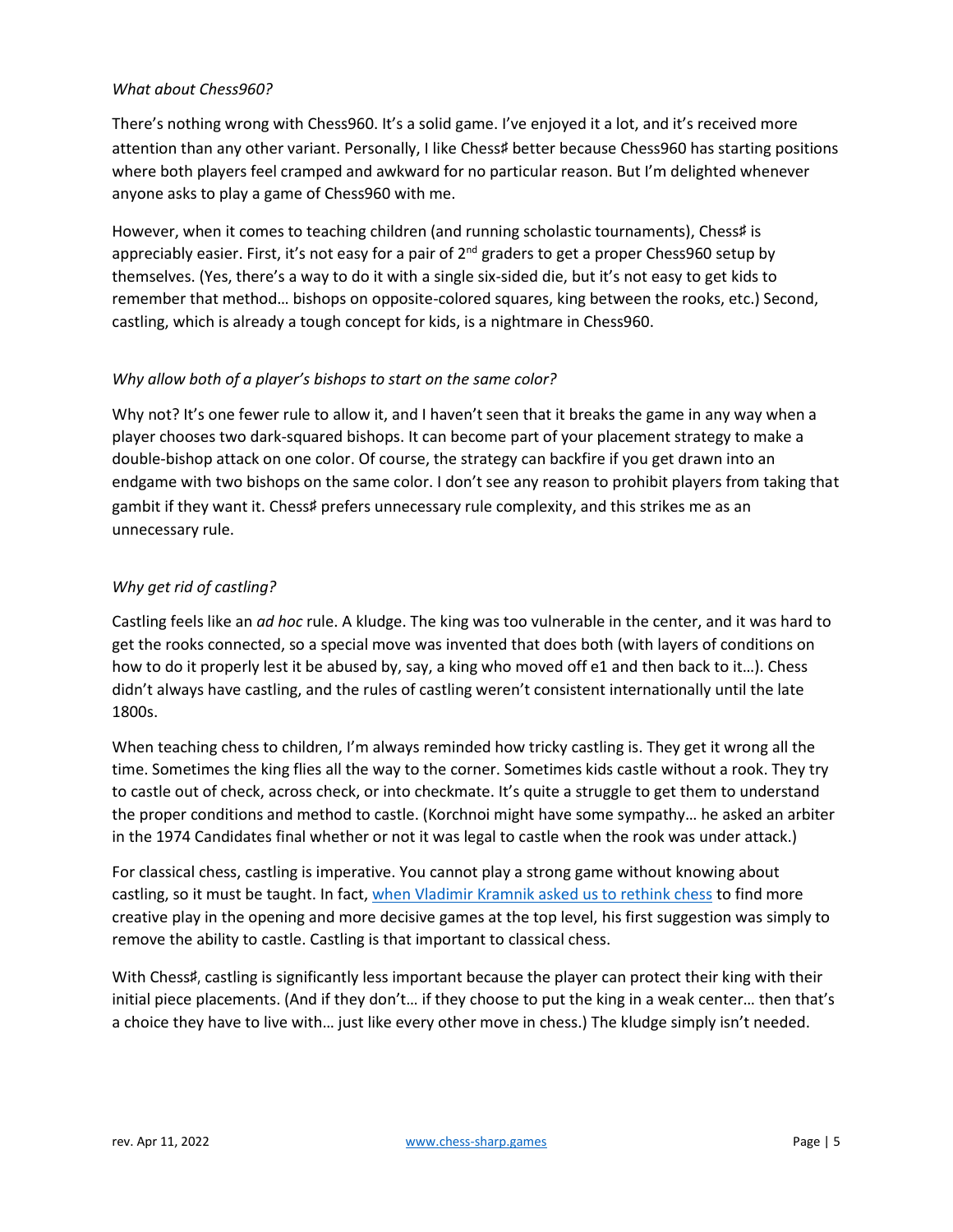## *Why get rid of sprinting?*

Pawn sprinting also wasn't a universal chess rule until the late 1800s. Notably, Moheschunder Bannerjee, the father of the Indian Defenses, developed his unique chess openings because where he lived, in Bengal, pawns could only ever move forward one square.

Kramnik also assessed the "Pawn one square" variant in his Rethinking Chess project. AlphaZero calculated that it dropped White's advantage from 50.8% (Classical) to 50.3%. (The only variant that got the two sides closer to equal was "Pawn-back" (50.1%).)

The choice to remove sprinting from Chess# is two-fold:

- 1) In our first games, we observed that when sprinting was allowed, opening variety was pruned. It's so important to claim the central squares with pawns, that players are pressured to place their king earlier. More on this in the "*What is your ideal opening meta?"* question below.
- 2) From a rules standpoint, the game is noticeably simpler. Children misapply sprinting all the time. Most often they think that in one turn they can move forward one square and then diagonally to capture. Sometimes they think they can move diagonally two squares to make a capture. Sprinting also brings *en passant* into the rules conversation, the counter-intuitive move where you take a piece by moving to an empty square. *En passant* is so hard for kids to understand properly (and comes up so rarely), that I personally don't teach it until a child is playing fullfledged USCF tournaments.

### *Why does the queen have to be placed last?*

See "*What is your ideal opening meta?"* below.

### *What is your ideal opening meta?*

- 1) Players would never profit from doing move-by-move memorization before a tournament
- 2) Players are in control of their setup
- 3) Players have a choice of goals to aim for at the start the game, thus making a variety of moves viable

Let's start by assessing the other variants with these criteria.

**Classical Chess** fails on all three, which is why we're here. There really aren't that many viable openings. White technically has 20 possible opening moves, but at the master level, 4 choices make up 98% of all games (e4, d4, Nf3, c4). Each of these moves has roughly 4 viable responses as Black (except e4, which has 6 or 7 decent options). In other words, the game starts on a tactical knife-edge where you have to find one of the decent moves each turn from the beginning. If you screw up and play something that looks decent, but is known to be inferior (like, say, the Philidor Defense), you're in for a tough go. Thus, every good player has to memorize a repertoire of decent moves to play competently.

**Kramnik's "Rethinking Chess" Variants** succeed in overthrowing the classical opening books, but they don't address the fundamental issue. For example, in his favorite variation, **No-Castle Chess**, I have no doubt that a new opening book would eventually emerge, and the same 4 moves for White (e4, d4, Nf3,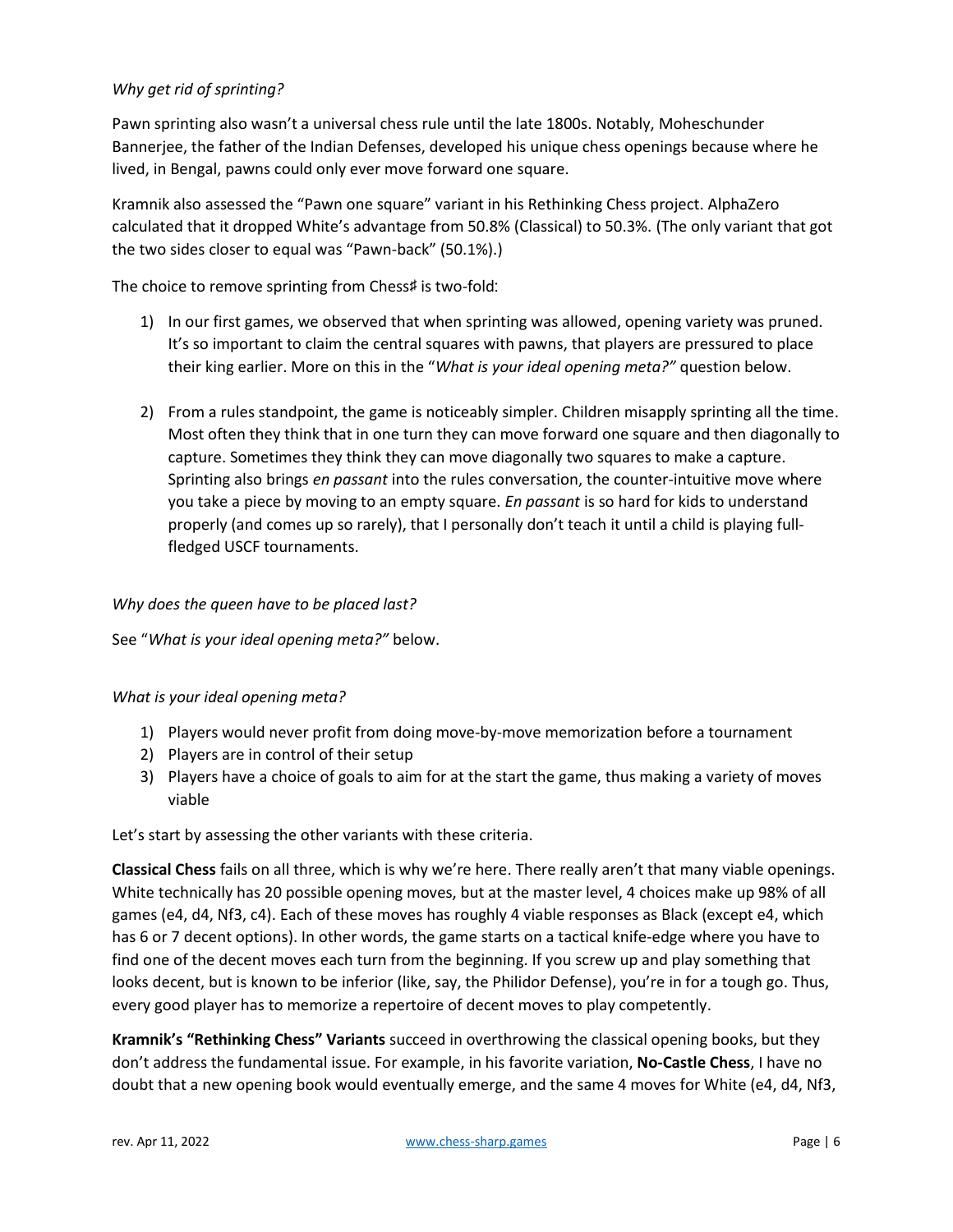c4) will dominate master level play. All these variants do is force players to memorize new openings… not get rid of opening memorization.

Of the options he considers, **Pawn One Square** would have the most impact on the classical opening book. It forces out 3 of White's best 4 starting moves by fiat (e4, d4, and c4).

**Chess960** succeeds in getting rid of opening memorization. Nobody is going to invest time memorizing move-by-move sequences 10 moves deep for a setup that only has a 0.1% chance of being played in the next round. This is a legitimate victory. However, Chess960 doesn't do so well on criteria (2) and (3). Chess960 games feel something like playing a game of FreeCell (the solitaire card game), where a random situation is placed in front of you and you're trying to solve that puzzle. You didn't choose to have your pieces in this awkward situation, but neither did your opponent, so the best puzzler wins. It often feels like the setup is playing you, rather than you playing the setup.

Another knock on Chess960 is that White's first-move advantage varies with each setup-sometimes as [high as 60%.](http://computerchess.org.uk/ccrl/404FRC/opening_report_by_white_score.html#table_start)

**Pre-Chess** succeeds in getting rid of opening memorization AND it gives you total control of your setup, which is exactly what I'm looking for. Depending on how you treat bishops and castling, there are between 8 and 13 million possible unique setups going into move 9 when the pieces on the board start moving.

So how does Pre-Chess deliver on both (1) and (2) where the other variants don't? Because the first 8 placement moves don't create any direct threats, the other player isn't hemmed into responding to those threats. And since players usually place their king last, both sides don't exactly know where their target will be.

**Chess**♯ takes the success of Pre-Chess and adds even more strategy. Rather than always placing your king last (which is strategically dominant in Pre-Chess), it gives you the risk-reward option to commit your king early—so that you can start your attack before they do—at the risk of letting your opponent place their pieces to exploit your king's known location.

Chess♯ started as just that simple innovation to Pre-Chess: pieces can move once the king is placed. But in playtesting, two issues arose. First was that establishing a strong pawn center on the middle squares is so dominant, that in practice, the only response to something like K@h1, e4, d4, c4 was for Black to also commit their king immediately. Removing pawn sprinting solves this. It now takes White seven moves to achieve what could have been achieved in four. Black can choose to ignore that setup and place six major pieces aimed at overwhelming White's king.

The second issue was that on the initial board, an active queen is extremely dominant. The pawns don't have defenders. Thus, when White opens with something like: K@h1, Q@d1, e3... the queen has extremely strong options with Qf3, Qg4, or Qh5 each where she can fork two of Black's pawns. And after taking a pawn, the queen is then on the 7<sup>th</sup> rank threatening adjacent pawns and pieces. Black can deal with these threats, but it requires committing their king early. So, to hedge this we added the rule of requiring the queen to be the last unit placed from the reserve. This also adds a strong incentive to place all your pieces as quickly as possible. Players now have to balance the strategic value of [contesting the center with pawns] with [placing all my pieces to get my queen].

In practice, Chess♯ openings adhere to standard opening principles, like controlling the center and developing pieces. But you usually don't get cramped the way you would in, say, a Queen's Gambit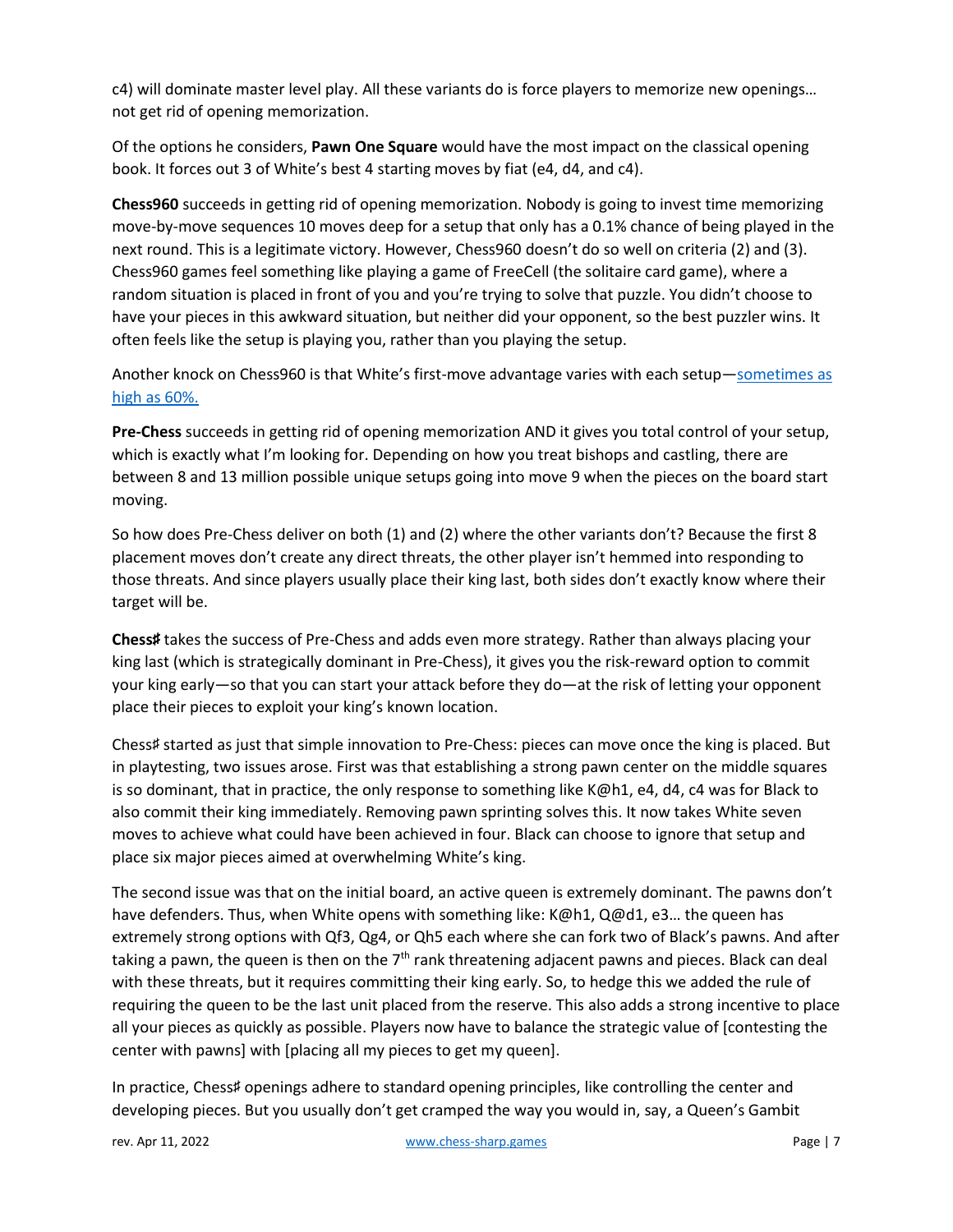Declined, or many Chess960 games. You're even less cramped than Pre-Chess, because you can delay placing a bishop or rook until there is an open diagonal/file.

Because the opening moves don't usually make direct threats, there is a strategic prelude to the game that isn't in classical chess. It feels something like the start of a game of Go, where you begin by marking territory in a void of possibilities that you'll have to fiercely defend later.

## *Why doesn't checkmate end the game?*

It's a formal rule of classical chess that you cannot take your opponent's king. Yet the whole point of a game of chess is to attack your opponent's king in such a way that it cannot escape being taken. Perhaps this odd rule arose from a custom where chess-playing kings felt it was disrespectful to consider their own death in a game of leisure… but whatever the case, the rule doesn't have any strategic purpose and is a huge stumbling block for newer players.

For the sake of simplicity, we define a victory as capturing the opponent's king. Many beginners walk into and out of check and checkmate. For those of us who run tournaments with beginners, it's really annoying to try to sort out a game, where, say, both kings are in checkmate and, when asked, the players disagree on who was put in checkmate first. In Chess♯, that game simply continues until one player physically claims the win by making a move to capture their opponent's king.

A mate-in-one (i.e., a "king-take-in-two") does not automatically end a game of classical chess, because the player may not see it. We're applying the same logic to checkmate (i.e., a "king-take-in-one").

It also addresses an obvious fairness issue… "How come he gets a do-over for moving his king where I can take it, but I didn't get one when I moved my queen where he could take it?!"

This rule should have no effect on experienced players.

## *What's an impasse?*

Some games can get into a situation where neither player can forcibly take the other player's king. For example, when the board just contains the two kings and nothing else, your opponent can always move away from you, and you can always move away from them. The only way this game would end is for one side to make the stupendously bad choice of moving into a square where the other king could take them.

Similarly, there are other situations where the best move by both sides creates a loop of repeating the same moves back and forth. For example, consider a situation where I have to continually attack my opponent's king with a queen to avoid checkmate, and his king only has one square to go to. On that square, I again have to attack him with my queen (to avoid checkmate) and the only square he can go to from there is the square he came from on the last move. After that move, the board is exactly the same as it was 2 moves ago, and the only non-losing strategy for each side is to keep making these same 2 moves over and over. Of course, either side could make a different move and break the loop, but that would lose their king.

If there are 50 moves at the end of a game (that is, 50 moves by white and 50 moves by black) where no piece is captured and no pawn moves, the game is automatically considered to be an impasse.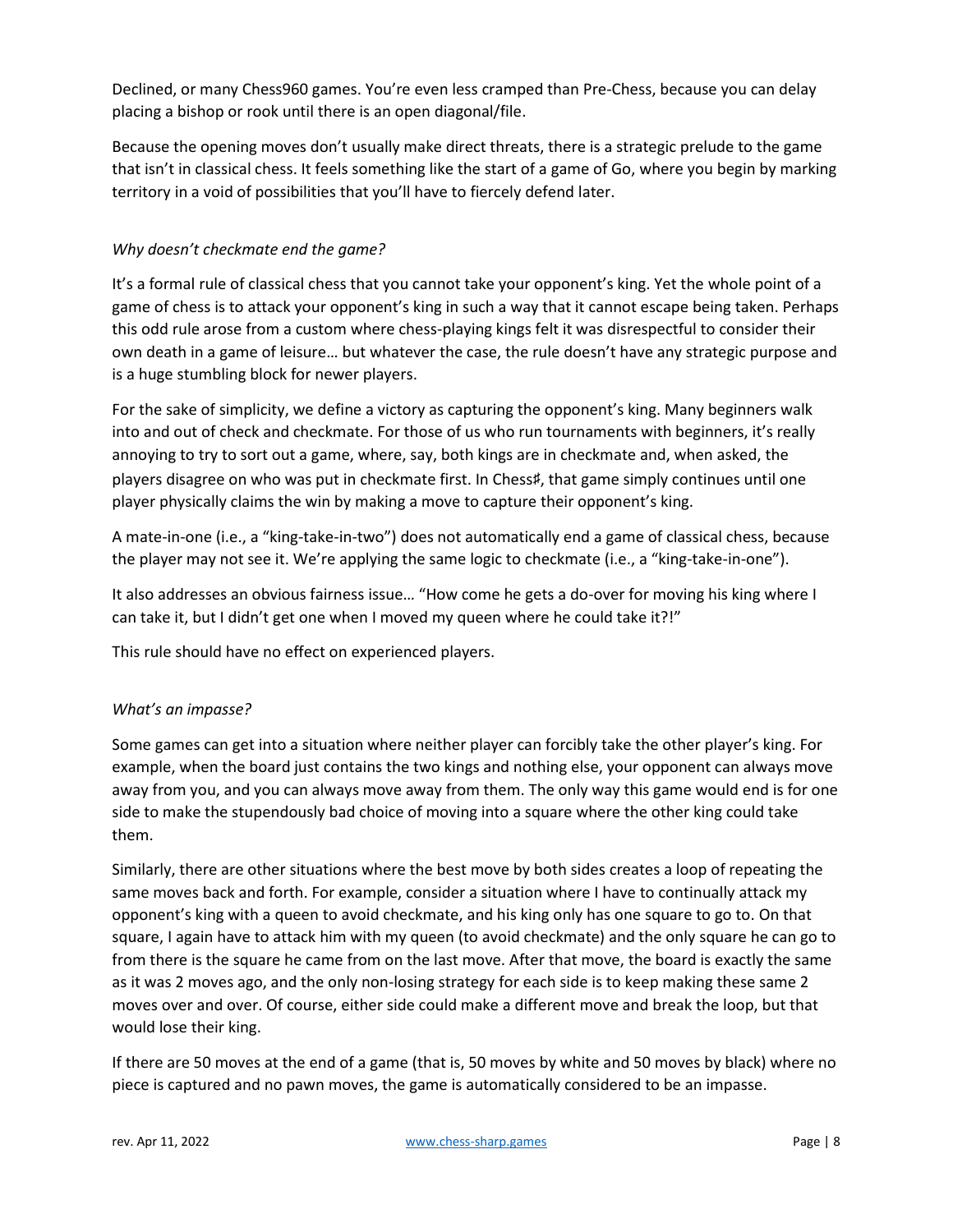## *What's a "fast-fifty"?*

To avoid the tedium of playing out 50 unnecessary moves, both players can agree to a "fast-fifty." This means that they both agree that the game is an impasse, that if they were to play another fifty moves, neither side would take a piece or move a pawn.

## *What about stalemates? Why aren't stalemates counted as draws? (Or wins?)*

Stalemates have an interesting history. In different times and places, they used to be treated as victories, losses, "inferior victories", draws, illegal moves, or the stalemated side had to forfeit their move. The current rule became standardized in the early 1800s when Jacob Sarratt insisted upon its use in England after traveling to continental Europe and seeing the way it was played there.

In other capture games, like checkers, you are forced to move your final piece into jeopardy when that's your only move… you aren't considered an equal player by getting yourself into a situation where all your moves are suicide. Even in chess, you can get into other *zugzwang* situations where you have to move even when you don't want to.

Several Grandmasters (from T.H. Tylor in 1940 to Nigel Short in 2014) have suggested to score stalemate as a win, and Kramnik experimented with the idea in his "Rethinking Chess" project. Endgames are quite a bit different when stalemates are treated that way, mostly because a connected king + pawn can always beat a king. This led GM Larry Evans to comment that, treating stalemates as wins is a "crude proposal that ... [would] make chess boring."

GM Evans is correct. Endgames have more life when there is the challenge of scoring the checkmate instead of just a stalemate. Players should have an incentive to play for the "superior win".

Interestingly, the best resolution here is one of the oldest ones. In the 1920s Emanuel Lasker introduced the idea of a partial victory… proposing that a checkmate be scored at 10 points and a stalemate scored at 8 (with 2 points going to the loser). Lasker's proposal creates incentive to play for the checkmate over the stalemate, *and* incentive to play for the stalemate over the 50-move impasse, which is why I chose his values for Chess♯.

## *Partial victories… looks like you ran away with that idea. What's the purpose of all these nuances in the different impasses?*

The purpose is threefold:

- 1) Give every chess game a victor
- 2) Give players something to play for as long as possible
- 3) Reduce the tournament's reliance on tiebreaking calculations that are perceived as counterintuitive and random

Most competitive players (and almost all fans) want tournament games to end in a decisive result. To me a 0.5–0.5 draw feels like a waste of time. A game was just played, and we didn't establish who was the better player. And what really perplexes me is when a game like [King + Bishop] vs [King] is treated as though both players demonstrated the same level of talent. Yes, it's impossible to force a king-take with just a king and bishop. But why should the tournament perceive the player who dropped a piece to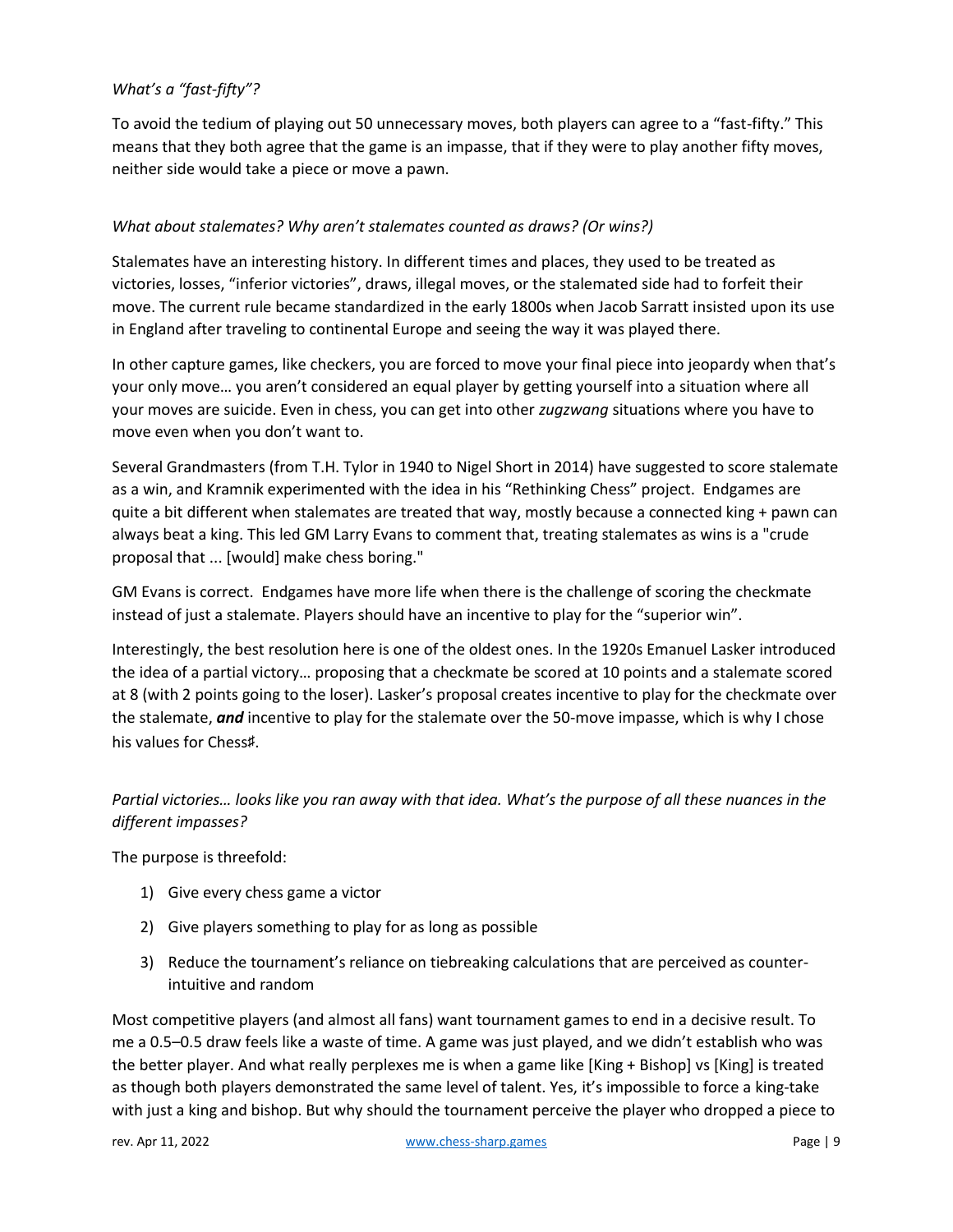be dead equal? Channeling Larry Evan's aforementioned comment about stalemate, I maintain that flattening all non-checkmates into 0.5–0.5 draws is "a crude proposal" that we've been living with since 1867 (at a time when only 14% of recorded chess games ended in a draw). Chess# is less boring because there are minor objectives to play for when the major objective is out of reach. Players make their own tiebreakers.

## *Why does Black get a 6–4 partial victory when the game ends in King vs King?*

Because White has a slight advantage from going first. If White can't convert the first turn advantage into at least a pawn's worth of material, they suffer a slight loss.

## *Why aren't there draws by repetition? Oops, excuse me, I mean "impasses by repetition"?*

A Chess♯ game can still get into a state where the best move by each player creates a loop. If the players agree that their game is in that state, it will terminate as a 50-move impasse or (more likely) as a fastfifty. "Impasses by repetition" would be an unnecessary class of rules.

## *Aren't fast-fifties essentially draws-by-agreement?*

Fast-fifties are similar to draws-by-agreement. The biggest difference is that the game won't be scored as  $\frac{1}{2}$ – $\frac{1}{2}$ . If a fast-fifty is agreed to on the first move, White concedes a point to Black (scored as 4–6).

The other big difference is that when players agree to a too-early fast-fifty, they would both have to violate their own sense of integrity. The term "draw" is pretty nebulous and so players can convince themselves in good conscience that any fairly equal game at any stage is a "draw". But "impasse", on the other hand, has a precise definition referring to making 50 moves without a pawn move or piece capture.

## *In what ways could Chess#potentially be improved?*

The thing I'm watching the most closely is opening variety. We may learn from game results that placing one's king on the first move is unavoidable because [grabbing turf with immediate pawn movements] is inherently more powerful than [placing major pieces]. If that's the case, I'd consider a revision like "pieces can't move until a king and X other pieces have been placed" or even just abandoning movement altogether until all pieces have been placed like Pre-Chess (which is attractive in its simplicity).

Other than that, the tournament scoring values could be tweaked. Scoring king vs king as 6–4 may create too much of an advantage for Black. If so, we could go to a hundred-point scale and score it as 51–49 or something in that ballpark. Maybe stalemate should be worth 78–22 instead of Lasker's hunch of 80–20. Maybe a bishop should be worth 3.25 when compared to the knight's 3 (as Fischer suggested). All such values are difficult to refine without a Chess# computer engine.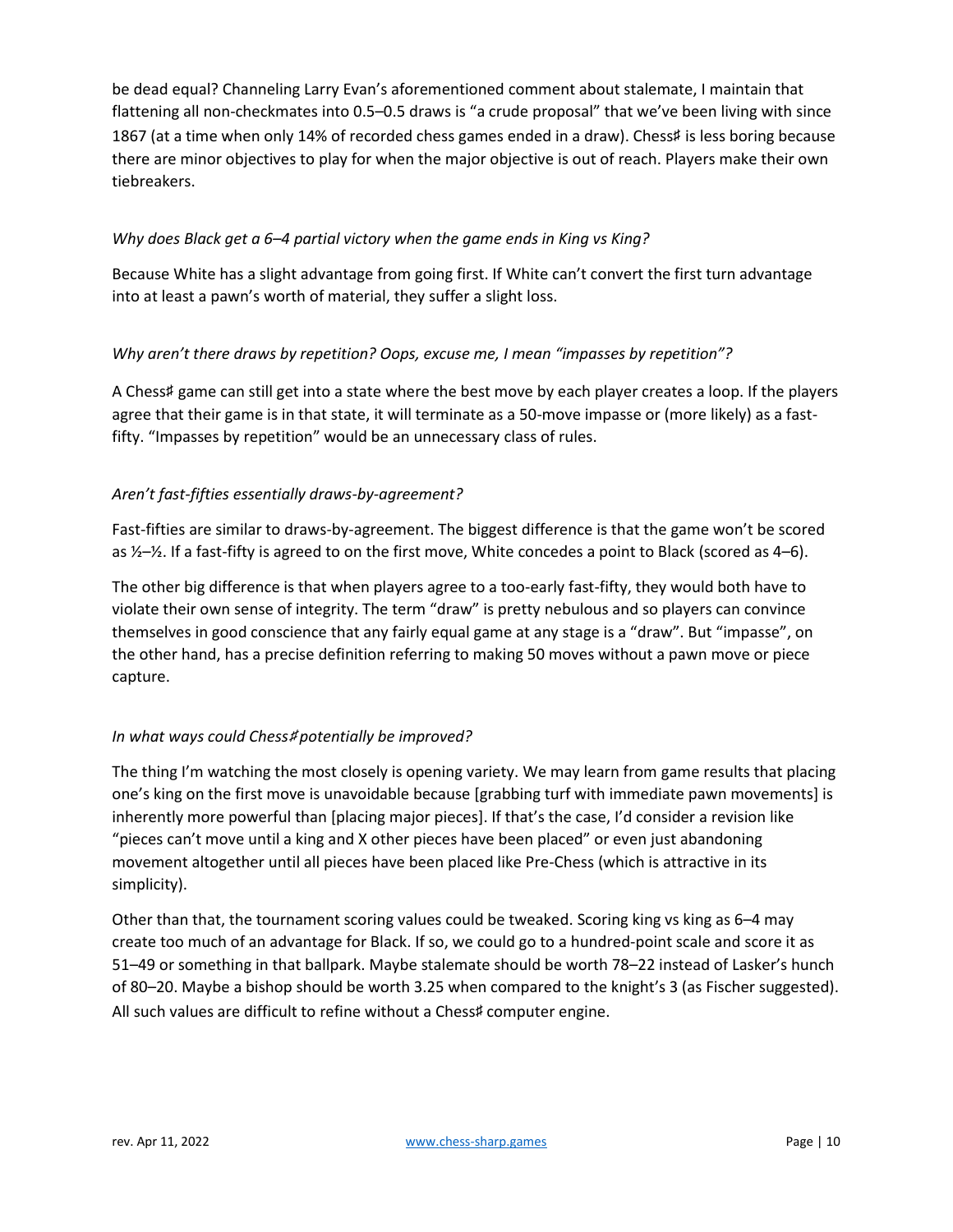#### *How is Chess#easier for new players?*

Here is a comparison of the concepts that a new player needs to learn in both games.

|                                                                                                                                                                                                                                   |         | How likely kids          |           |           |  |  |  |  |
|-----------------------------------------------------------------------------------------------------------------------------------------------------------------------------------------------------------------------------------|---------|--------------------------|-----------|-----------|--|--|--|--|
|                                                                                                                                                                                                                                   | Time to | will mess it up          | Classical |           |  |  |  |  |
|                                                                                                                                                                                                                                   | Teach   | when playing on          | Chess     | Chess♯    |  |  |  |  |
|                                                                                                                                                                                                                                   |         | their own                |           |           |  |  |  |  |
|                                                                                                                                                                                                                                   |         |                          |           |           |  |  |  |  |
| How the king moves, king necessary to win                                                                                                                                                                                         | 2 mins  | <b>Very Low</b>          | Yes       | Yes       |  |  |  |  |
| How the rook moves                                                                                                                                                                                                                | 2 mins  | <b>Very Low</b>          | Yes       | Yes       |  |  |  |  |
| How the bishop moves                                                                                                                                                                                                              | 2 mins  | <b>Very Low</b>          | Yes       | Yes       |  |  |  |  |
| How the queen moves                                                                                                                                                                                                               | 2 mins  | <b>Very Low</b>          | Yes       | Yes       |  |  |  |  |
| How the knight moves                                                                                                                                                                                                              | 20 mins | High                     | Yes       | Yes       |  |  |  |  |
| - Difficult to understand the proper "L" shape and how to navigate to nearby squares (e.g., getting from b1 to c1)                                                                                                                |         |                          |           |           |  |  |  |  |
| - With Chess#, I recommend new players (especially younger ones) play several games without knights, and add them in when comfortable                                                                                             |         |                          |           |           |  |  |  |  |
| Pawns move forward, capture diagonal                                                                                                                                                                                              | 3 mins  | Low                      | Yes       | Yes       |  |  |  |  |
| Pawn promotion                                                                                                                                                                                                                    | 2 mins  | Low                      | Yes       | Yes       |  |  |  |  |
| - Most common mistake is thinking that they can't have 2 queens on the board at the same time, so they wait to promote or underpromote                                                                                            |         |                          |           |           |  |  |  |  |
| Pawn sprinting                                                                                                                                                                                                                    | 3 mins  | Medium                   | Yes       | No        |  |  |  |  |
| - Most common mistake is trying to sprint and capture (forward-one, then diagonal-one)                                                                                                                                            |         |                          |           |           |  |  |  |  |
| - Trying to sprint diagonal two squares to capture (e.g., from b2 to d4)<br>- Trying to sprint later in the game if the pawn started off by moving one                                                                            |         |                          |           |           |  |  |  |  |
| <b>En Passant</b>                                                                                                                                                                                                                 | 10 mins | High                     | Yes       | No        |  |  |  |  |
| - Trying to en passant a pawn that only moved forward-one by "capturing" the square it left from                                                                                                                                  |         |                          |           |           |  |  |  |  |
| - Trying to en passant a pawn a turn or two too late                                                                                                                                                                              |         |                          |           |           |  |  |  |  |
| - Trying to en passant a non-pawn piece (e.g., a White pawn on d5 "taking" a rook that moved from e7 to e5)                                                                                                                       |         |                          |           |           |  |  |  |  |
| - Trying to en passant a pawn that has sprinted by moving to the passing square with a non-pawn piece (e.g., a bishop)<br>- Trying to capture a pawn diagonally backwards and claiming it's en passant (SD State Scholastic 2022) |         |                          |           |           |  |  |  |  |
| How to castle properly                                                                                                                                                                                                            | 15 mins | High                     | Yes       | Νo        |  |  |  |  |
| - Kids usually remember that the king goes to the other side of the rook, but don't consistently move the king to the proper square (e.g., the                                                                                    |         |                          |           |           |  |  |  |  |
| king could end up on $f1$ , h1, a1, b1, or d1)                                                                                                                                                                                    |         |                          |           |           |  |  |  |  |
| - Forgetting that they can't castle if they've already moved the king or a rook (even when the pieces moved back)                                                                                                                 |         |                          |           |           |  |  |  |  |
| - Castling out of check or through check (or sometimes, into check)                                                                                                                                                               |         |                          |           |           |  |  |  |  |
| - But it's ok to castle if the rook is being attacked, or the rook moves through an attacked square (b1 in O-O-O)                                                                                                                 |         |                          | Yes       |           |  |  |  |  |
| How to set up the board<br>- Most common mistake is mixing up the king and queen (especially if a dark square is in the bottom-right corner)                                                                                      | 10 mins | Medium                   |           | No        |  |  |  |  |
| - Knights and bishops are sometimes swapped                                                                                                                                                                                       |         |                          |           |           |  |  |  |  |
| Explaining how pieces enter play in Chess#                                                                                                                                                                                        | 5 mins  | Medium                   | No        | Yes       |  |  |  |  |
| - Pieces on the board can't move until king is placed (just suggest that beginners should place their king first)                                                                                                                 |         |                          |           |           |  |  |  |  |
| - Queen is always placed last                                                                                                                                                                                                     |         |                          |           |           |  |  |  |  |
| Checkmating instead of king-taking                                                                                                                                                                                                | 60 mins | <b>Ridiculously High</b> | Yes       | <b>No</b> |  |  |  |  |
| - Very unintuitive to new players. You can blunder any other piece away, but not a king?                                                                                                                                          |         |                          |           |           |  |  |  |  |
| - Many new players are incapable of winning a game like [king] vs [king+rook] by checkmate, but they would usually win by king-take if the                                                                                        |         |                          |           |           |  |  |  |  |
| tournament didn't always give players a takey-back for not-moving out of check<br>- When running an elementary tournament, these issues constitute about 90% of the players' questions                                            |         |                          |           |           |  |  |  |  |
| Three-move repetition                                                                                                                                                                                                             | 15 mins | High                     | Yes       | No        |  |  |  |  |
| - The "3 moves" is often counted incorrectly, e.g., White-Black-White instead of White-Black-White-Black-White-Black                                                                                                              |         |                          |           |           |  |  |  |  |
| - It's tough to assist a game without notation where one child claims a 3-move repetition but the other disputes the last two moves                                                                                               |         |                          |           |           |  |  |  |  |
| Partial victory scores for stalemate and impasse                                                                                                                                                                                  | 0 mins  | N/A                      | No        | Yes       |  |  |  |  |

*- Does not need to be taught. The tournament can use this scoring in its software and just explain the values when they come up.*

#### *Where does the name Chess*♯ *come from?*

It's an homage to the most difficult piece I learned to play on the piano.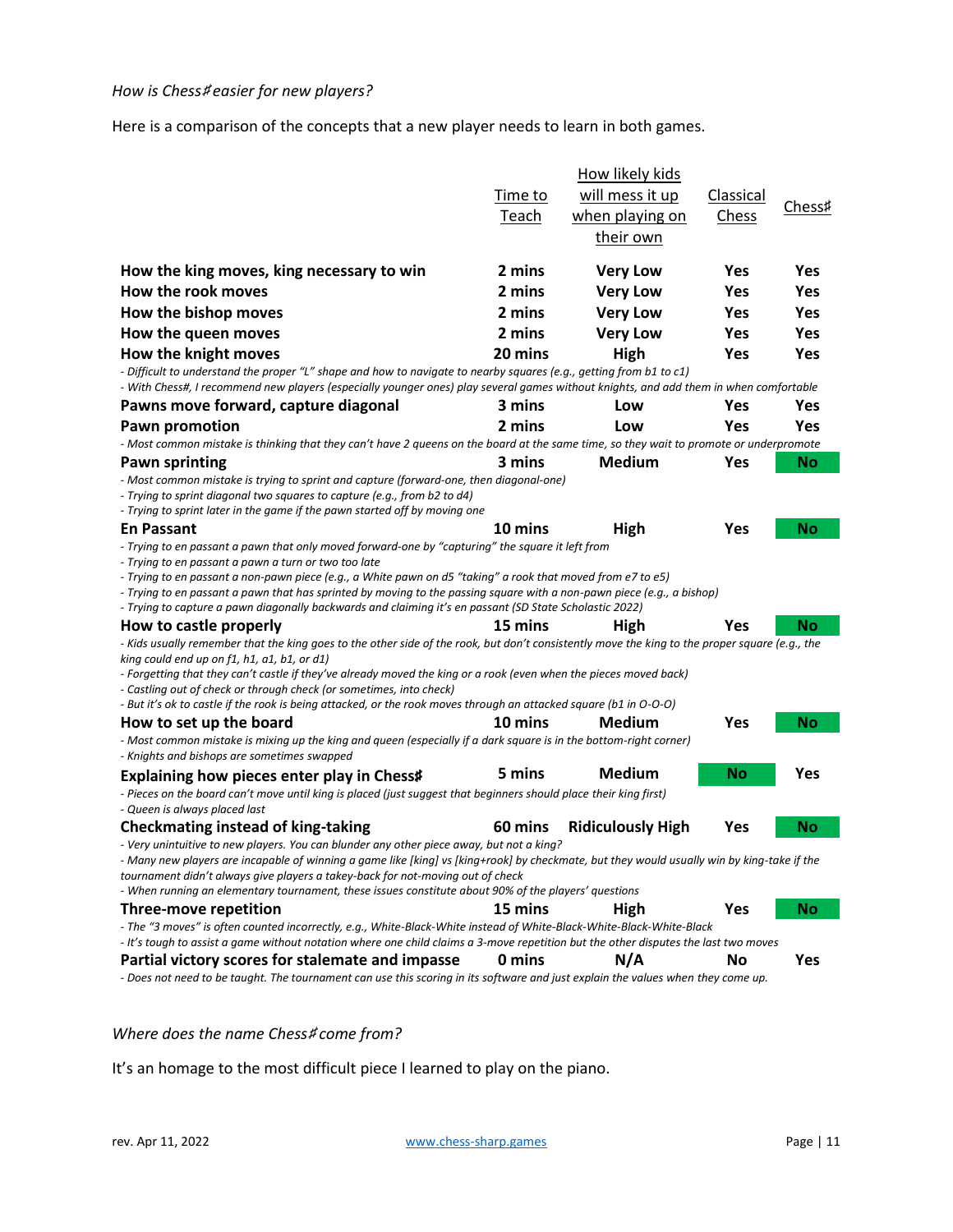## **Appendix**

## <https://www.chess.com/news/view/fide-world-chess-championship-2021-game-10>

As GM Fabiano Caruana put it, "White has a million ways to force a draw against 1.e4 e5."

…

So, why not something sharper as Black? "The problem is, basically, playing as Black you don't have such a big choice," argued Nepomniachtchi. "Especially when it's classical, even if you play a so-called sharp opening like the Sicilian, if White wants to shut it down White surely will shut it down."

…

Our Game of the Day annotator GM Sam Shankland summed up the game as follows: "Game 10 was only interesting in that it showed some of the players' priorities and choices—the gameplay itself was an absolute snoozefest. Magnus predictably went for 1.e4, which is certainly the best move to play in a situation where a draw is a very welcome result."

### **Thoughts on Drawing**

<https://chess-sharp.games/ThoughtsOnDrawing.pdf>

## **Rethinking Chess (Kramnik & Alpha Zero)**

<https://www.chess.com/article/view/no-castling-chess-kramnik-alphazero> <https://www.chess.com/news/view/new-alphazero-paper-explores-chess-variants> <https://arxiv.org/pdf/2009.04374.pdf> <https://chess-sharp.games/RethinkingChess.pdf> (mirror)

### **Stalemate and 'DTS' Depth to Stalemate Endgame Tables**

<https://centaur.reading.ac.uk/86343/1/Stalemate%20and%20DTS.pdf> <https://chess-sharp.games/StalemateAndDTS.pdf> (mirror)

### **Pre-Chess**

<http://www.quantumgambitz.com/blog/chess/cga/bronstein-chess-pre-chess-shuffle-chess> <https://www.chess.com/blog/Boorchess/david-bronstein-had-it-right>

**Bobby Fischer talking about chess openings, Chess 960, Capablanca Chess** <https://youtu.be/P349BdHUxlc>

### **The problem with Chess 960**

<https://en.chessbase.com/post/the-problem-with-chess960>

## **Brian Regan on the concept of checkmate (comedy)**

[https://www.youtube.com/watch?v=lS-R6a\\_XxoM](https://www.youtube.com/watch?v=lS-R6a_XxoM)